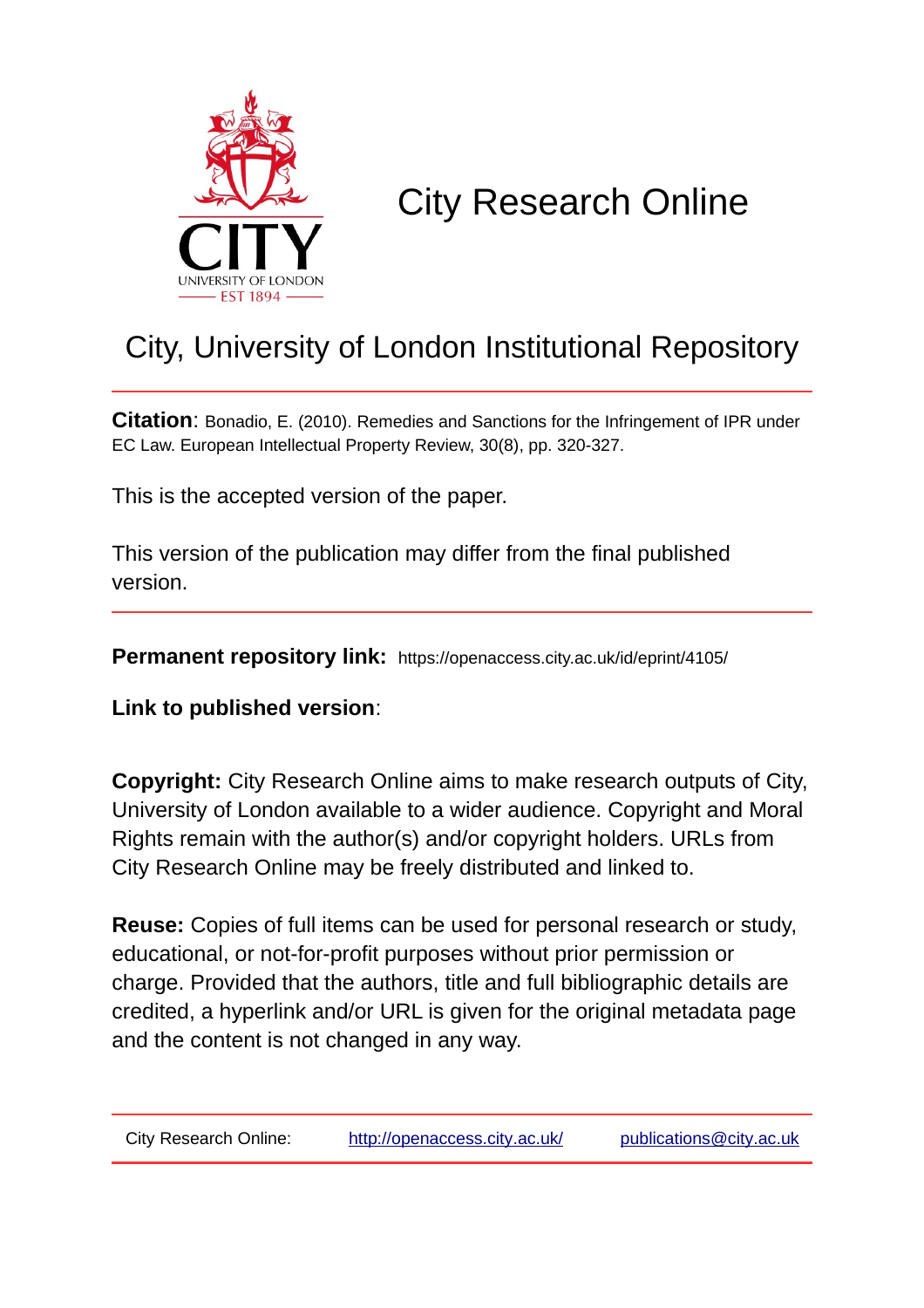# **Remedies and sanctions for the infringement of IPR under EC Law**

#### ENRICO BONADIO \*

LT Enforcement of intellectual property rights; remedies and sanctions; border measures; criminal sanctions

#### *Introduction*

 $\overline{a}$ 

As is known, intellectual property rights (IPR) grant owners the exclusive right to prevent third parties from exploiting their trademark, invention, design or copyrighted work. For example, artists are in a position to stop the said third parties importing and selling pirated CDs or DVDs which infringe their copyright, and inventors are entitled to prevent imitators from reproducing and using in their course of business the patented invention.

States must therefore provide IPR holders with the legal tools necessary to enforce their exclusive rights and – more generally - fight the widespread phenomenon of piracy and international trade of counterfeited products. Indeed, the said phenomenon is ever more rampant. In May 2007 the OECD published a report on international trade involving counterfeited and pirated products. The report – whose title is "*The Economic Impact of Counterfeiting and Piracy*" - <sup>1</sup> estimates that international trade in 2005 involving counterfeit or pirated works totalled US\$ 200 billion. This excludes non-tangible pirated digital products being distributed via the Internet as well as domestically produced and consumed pirate and counterfeit goods. It includes physical products of many kinds including spare parts, pharmaceuticals, toys, clothing, and jewelry. If the two excluded categories were included, the report suggests that several hundred billion dollars more would have to be added added. The report also states that Asia is the largest source for counterfeit and pirated products, with China as the single largest source economy.

In order to fight the above rampant phenomenon of piracy specific rules have recently been adopted at EC level, such rules providing IPR holders with legal remedies and setting sanctions against infringers.

<sup>\*</sup> Bonelli, Erede, Pappalardo Law Firm, Milan (Italy); Ph.D. International and EU Law, University of Florence [\(enrico.bonadio@beplex.com;](mailto:enrico.bonadio@beplex.com) [enricobonadio1974@hotmail.com\)](mailto:enricobonadio1974@hotmail.com).

The executive summary of the above report is available at [http://www.oecd.org/dataoecd/13/12/38707619.pdf.](http://www.oecd.org/dataoecd/13/12/38707619.pdf)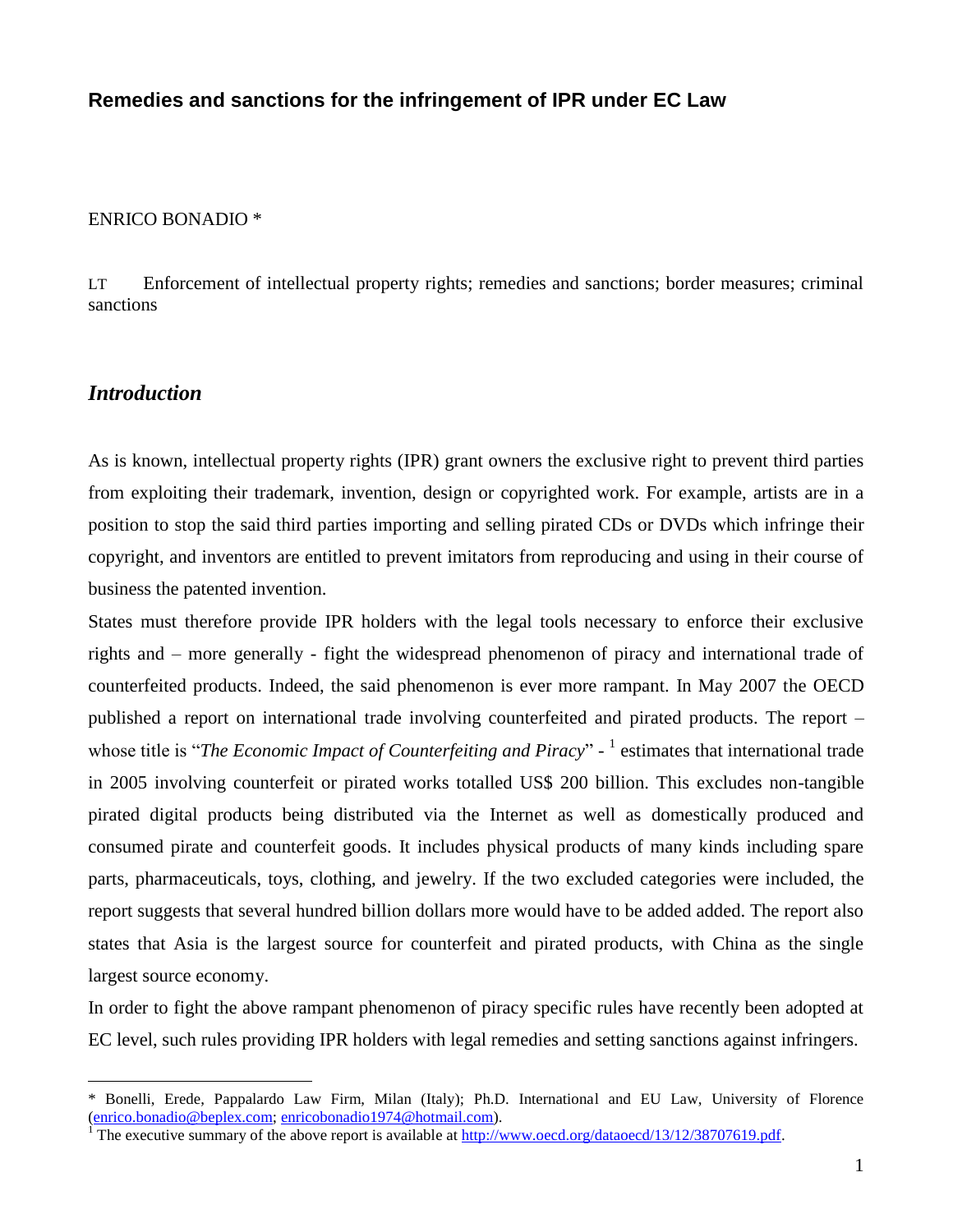First of all, this article will make reference to the EC Directive on the Enforcement of Intellectual Property Rights.  $2$  This is the first directive which aims to harmonize all kind of IPR, thus entailing a form of horizontal harmonisation. As opposed to previous directives, the Enforcement Directive provides measures, procedures and remedies for all areas of intellectual property. On the contrary, earlier directives were of a vertical nature, since they dealt with specific areas of intellectual property, such as those harmonising various aspects of copyright law and one harmonising the law of trademarks.<sup>3</sup>

Moreover, the author will spend a few words on both the EC Regulation 1383/2003 concerning customs action against goods suspected of infringing IPR and the recent European Commission proposal which sets criminal sanctions in case of IPR infringement on a commercial scale.

## *Subjects entitled to ask for remedies*

Who is entitled to ask for remedies, measures and sanctions in order to stop the infringing activities? Art. 4 of the Enforcement Directive provides that the subjects entitled to ask for the application of remedies, procedures and sanctions are (a) the IPR holders, (b) the persons authorised by the said holders (*e.g.* licensees), (c) collective rights management bodies and (d) professional defence bodies.<sup>4</sup> Some problems may arise as regards copyrighted works, since  $-$  as is known  $-$  copyright exists from the creation of a work and does not require formal registration; it follows that in certain cases to find the ownership of the copyright – *e.g.* the copyright on a book – might be difficult. In such a case,

therefore, the presumption is established whereby the author of a literary work is considered the subject entitled to institute infringement proceedings. This provision is provided in the Enforcement Directive, $5$ but it had been previously codified by the Berne Convention.<sup>6</sup>

 $2$  Directive 2004/48/EC of the European Parliament and of the Council of 29 April 2004 on the enforcement of intellectual property rights (hereinafter "Enforcement Directive").

<sup>3</sup> See K. Huniar, *The Enforcement Directive: Its Effects on UK Law*, 2006 E.I.P.R., pp. 92-98.

The Enforcement Directive has been adopted also in order to implement at EC level several rules provided by the Agreement on Trade Related Aspects of Intellectual Property Rights (TRIPs Agreement) of the World Trade Organization (WTO). As is known, the TRIPS Agreement was signed by all WTO member countries in 1994 and covers all types of intellectual property including patents, copyright and trademarks. It requires IPR to be protected in all WTO member countries. In particular, art. 41 of the TRIPs Agreement provides that enforcement procedures should be available "*so as to permit effective action against any act of infringement of intellectual property right* […]*, including expeditious remedies to prevent infringements and remedies which constitute a deterrent to further infringements*". In this article the author will often mention the enforcement-related provisions of the TRIPs Agreement.

<sup>&</sup>lt;sup>4</sup> See also art. 42 of the TRIPs Agreement, whose footnote states forth that the term "right holder" includes federation and associations having legal standing to assert such right.

<sup>5</sup> See art. 5 and Recital 19 of the Enforcement Directive.

<sup>&</sup>lt;sup>6</sup> See art. 15.1 of the Berne Convention for the Protection of Literary and Artistic Works.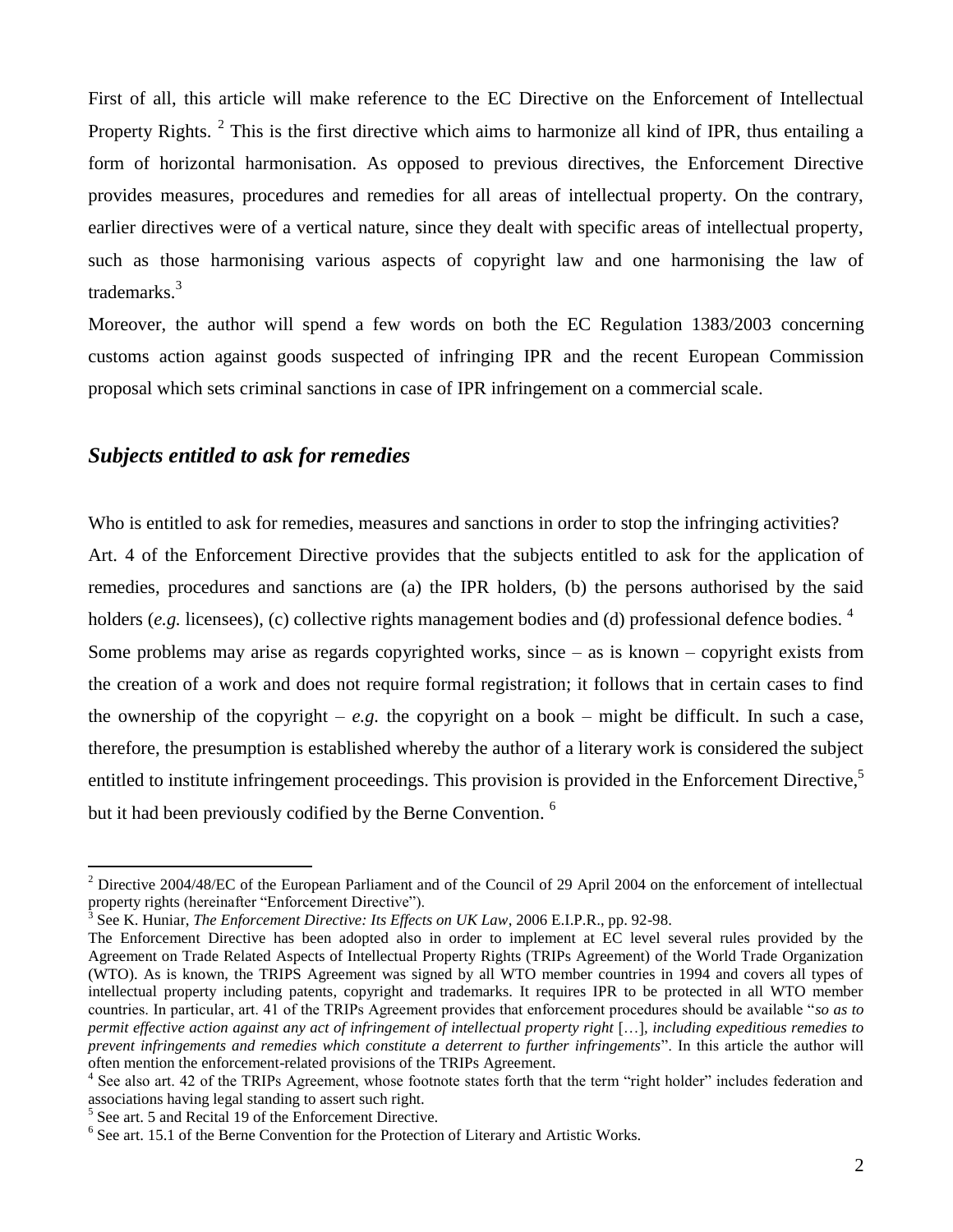As seen earlier, also professional defence bodies are entitled to ask for remedies, measures and sanctions. For example, under Italian rules regarding unfair competition professional defence bodies are entitled to take action against the competitors of their associates (who commit unfair acts against the same) and ask for legal remedies. Let us think, for example, of a commercial disparagement activity brought about by a seller of alcohol-free beverages *vis-à-vis* the producers of wine, or by a manufacturer of synthetic fur  $vis-\hat{a}-vis$  the producers of animal fur.  $\hat{a}$ 

### *Evidence*

 $\overline{a}$ 

In order to succeed in an infringement action the plaintiff needs to gather as much evidence as possible about the violation: this is a necessary and important precondition for the success of the action. However, the said task often turns out to be difficult.

Let us think, for example, about a trademark owner that suspects that its competitor sells products infringing its trademark, but is not certain of it (and cannot get possession of an item of the infringing goods). In such a case, the above owner – after instituting the relevant proceedings - would need to show the judge that the infringer carries out an infringing activity, such as the production and sale of products bearing the infringing trademark or the distribution of leaflets, brochures, advertising material and commercial catalogues reproducing the said trademark.

How would it be possible to gather such evidence in the context of an infringement action?

Well, art. 6.1 of the Enforcement Directive provides IPR holders with an appropriate tool for obtaining the above evidence. In particular, it provides that  $-$  on application by a party which has presented reasonably available evidence sufficient to support its claims and has specified evidence which lies in the control of the opposing party - the competent court may order that such evidence be presented in court by the defendant. <sup>8</sup> Thus, if a trademark owner is certain that its competitor's goods, leaflets, brochures or commercial catalogues unlawfully bear, or in any way make reference to, its trademark, the said owner may ask the judge to order the defendant to present them in court.

Moreover, art. 6.2 of the Enforcement Directive states that in case of an infringement committed on a commercial scale, courts may order – on application by a party – the communication of banking, financial or commercial documents under the control of the opposing party. These documents (which usually relate to the infringing products) might consist of bank accounts records, invoices, delivery

<sup>7</sup> See A. Vanzetti – V. Di Cataldo, *Manuale di diritto industriale*, Giuffrè, 2005, p. 19. See also G. Ghidini, *La concorrenza sleale*, Terza edizione, UTET, 2001, pp. 56 et seq.

Analogous provision is provided by art. 43.1 of the TRIPs Agreement.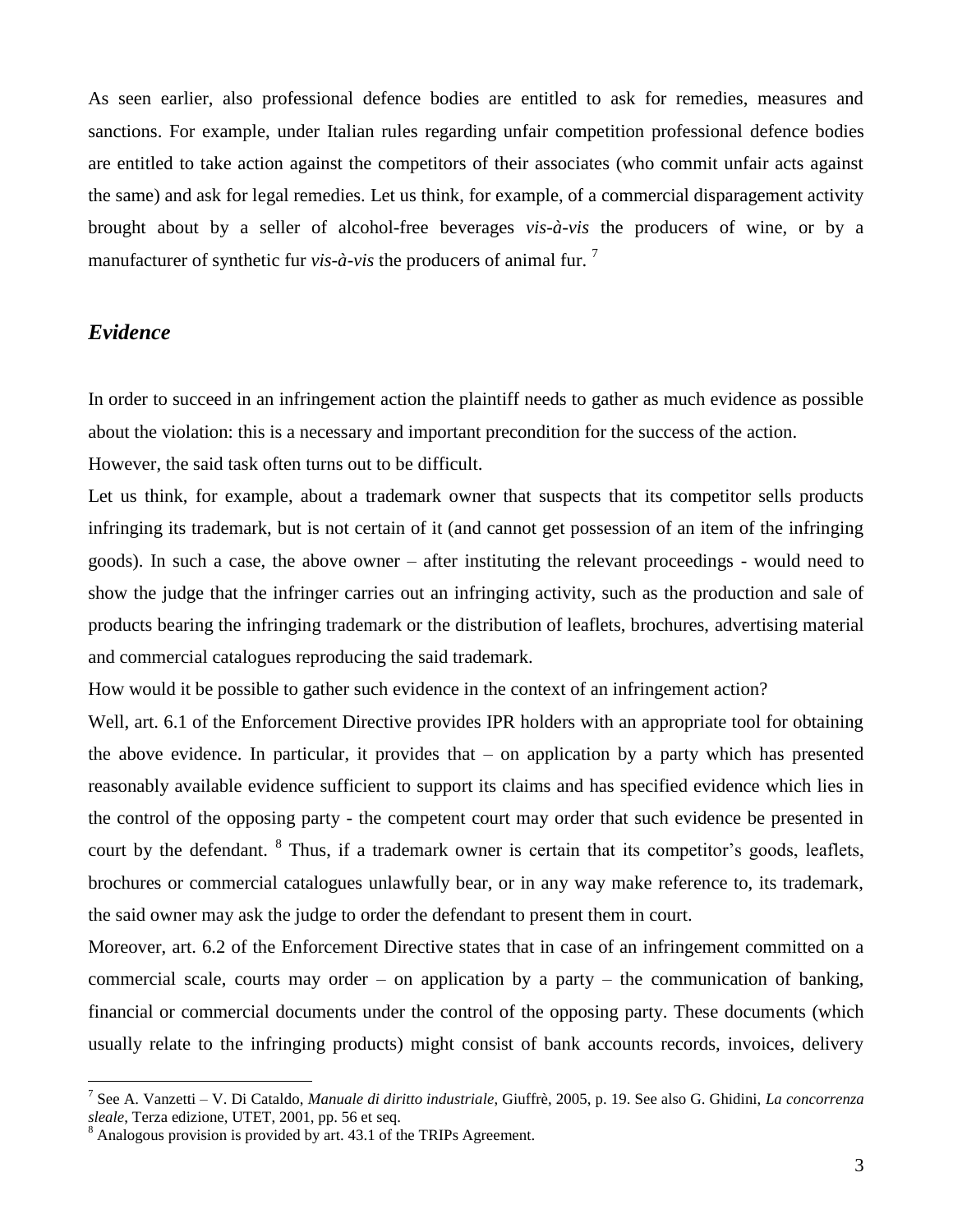notes and warehouse receipts. Such provision may help IPR owners in showing and proving the damages they have suffered as a consequence of the infringing activity. For example, the above banking, financial and commercial documents could show that the infringer – by selling the infringing products – has unfairly obtained huge profits. As we will see later, the Enforcement Directive provides that the injured party could ask  $-$  as damages  $-$  a sum equal to the profits made by the infringer.

We have seen that the communication of banking, financial or commercial documents may be ordered in cases of an infringement committed on a commercial scale. According to Recital 14 of the Directive, acts carried out on a commercial scale are those carried out for direct or indirect economic or commercial advantage; this would normally exclude acts carried out by end consumers acting in good faith. However, the above Recital 14 states that it is possible Members States to apply the measures in question also in respect of other acts, *i.e.* not only with reference to infringement acts committed on a commercial scale.

It must be borne in mind that the presentation and communication of all the above data and documentation are subject to the protection of confidential information. Thus, in case – for example the opposing party is ordered to present in court banking, financial and commercial documents related to the infringing goods, the said infringer is entitled to delete from the documents that information or those data which do not refer to the products in question.<sup>9</sup>

Gathering evidence is not enough for IPR owners. It is also important to preserve the relevant evidence in respect of the alleged infringement until a decision on the merits is released.

That is why art. 7 of the Enforcement Directive provides that even before the commencement of proceedings on the merits, the courts may order prompt and effective provisional measures to preserve relevant evidence in respect of the alleged infringement. Such order is made on application by a party who has presented reasonable evidence to support its claim that its IPR have been infringed or are about to be infringed. Moreover, as above, the said preservation is subject to the protection of confidential information.

One of the above provisional measures is the detailed description (with or without the taking of samples) of the infringing goods and, in appropriate cases, of the materials and implements used in the production and/or distribution of these goods and the documents relating thereto.

The description is an activity which is carried out by a court bailiff: in particular, the said bailiff accedes to the premises of the alleged infringer and – possibly with the help of technical experts –

 $9^9$  See also art. 42 of the TRIPs Agreement, which provides that the judicial procedures concerning the enforcement of IPR shall provide a means to identify and protect confidential information.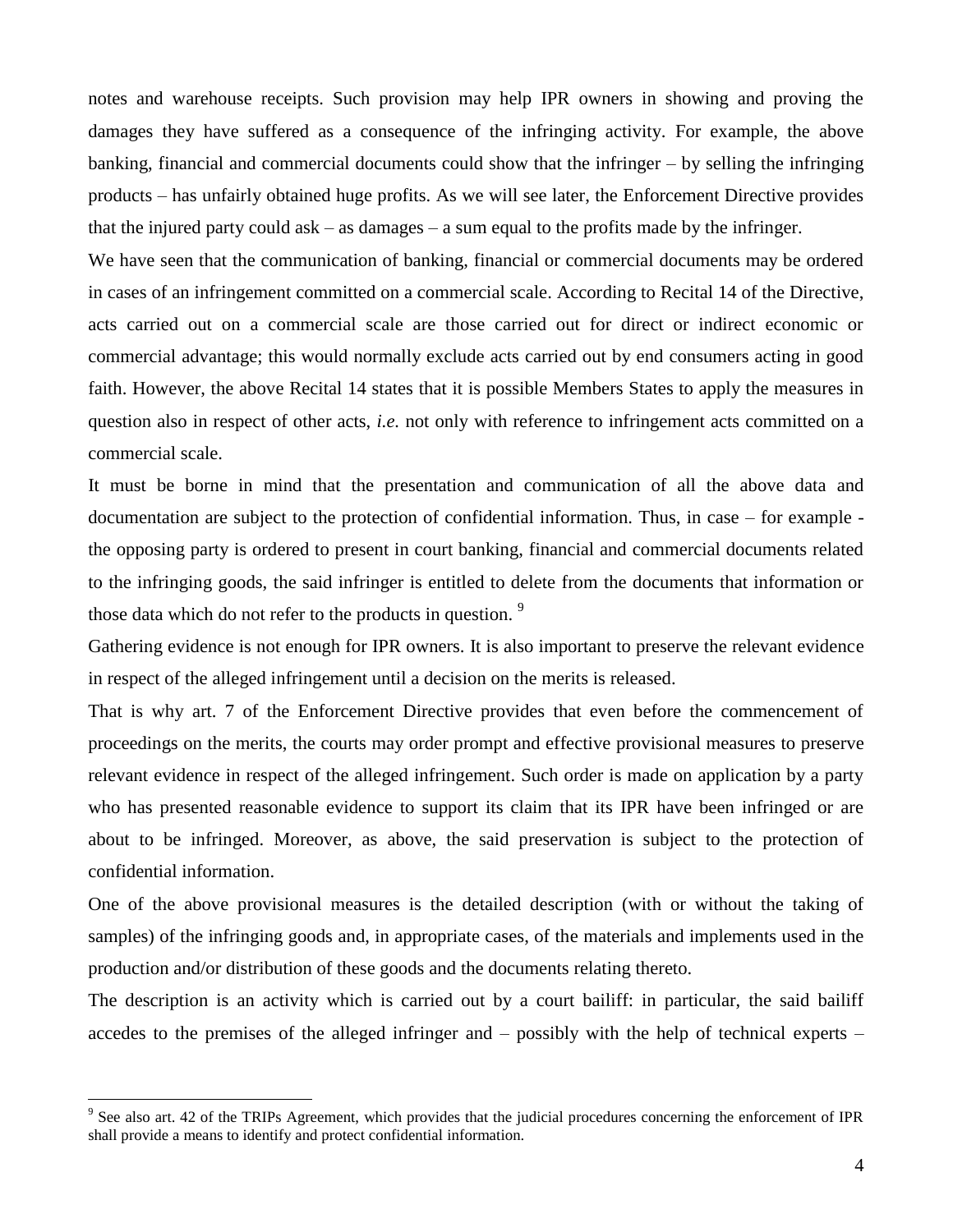"describes" in detail (often enclosing photographs) the physical objects which are said to constitute infringement (usually the bailiff drafts the minutes in which the said objects are described).

When is the description necessary?

Let us take the example of a new coffee machine which is to be presented for the first time at a trade fair and is believed to infringe a patent: well, in this case, it is clear that the holder of the patent cannot buy a sample of the infringing coffee machine and present it in court to show evidence of the infringement, as such machine is not yet being marketed (but just presented at a trade fair). Therefore, the patentee – if he wants to "build" and preserve the evidence of the infringement – has to ask and carry out the above description. For example, Italian courts have defined the description proceedings as "*a form of preventive investigation having evidence purposes, aiming at constituting and keeping a proof for the subsequent action on the merits*". <sup>10</sup>

The description is moreover necessary in case of infringement of process patents and the said infringement is not detectable by examining the final product.  $11$ 

Another measure which is useful to preserve evidence is the physical seizure of the infringing goods, especially when the IPR owner is not in a position to buy an item thereof. Well, in this case, the seizure of the infringing goods facilitates the right holder in proving that the goods bear, for example, a fake trademark.

# *The right of information*

The holder of the infringed IPR can also obtain information concerning the involvement of third parties and the origins of the infringing goods.

In particular, according to art. 8 of the Enforcement Directive, the information which can be obtained by right holders relate to the origin of the infringing products or the distribution networks used by the defendant, including information on the name and address of the producers, manufacturers, distributors, suppliers and other previous holders of the goods or services (*e.g.* wholesalers and retailers), as well as information on the quantities produced, manufactured, delivered, received or ordered and on the price of the goods and services.  $^{12}$ 

<sup>10</sup> See the ruling of the Bologna Court of April 20, 2005 (*Italian IP Courts Case Law Report*, 2005, Part 1, pp. 52-53).

 $11$  See A. Vanzetti – V. Di Cataldo, above fn. 7, p. 507.

<sup>&</sup>lt;sup>12</sup> See also art. 47 of the TRIPs Agreement, which provides that States may provide that judicial authorities shall have the power "*to order the infringer to inform the right holder of the identity of third persons involved in the production and distribution of the infringing goods or services and of their channels of distribution*".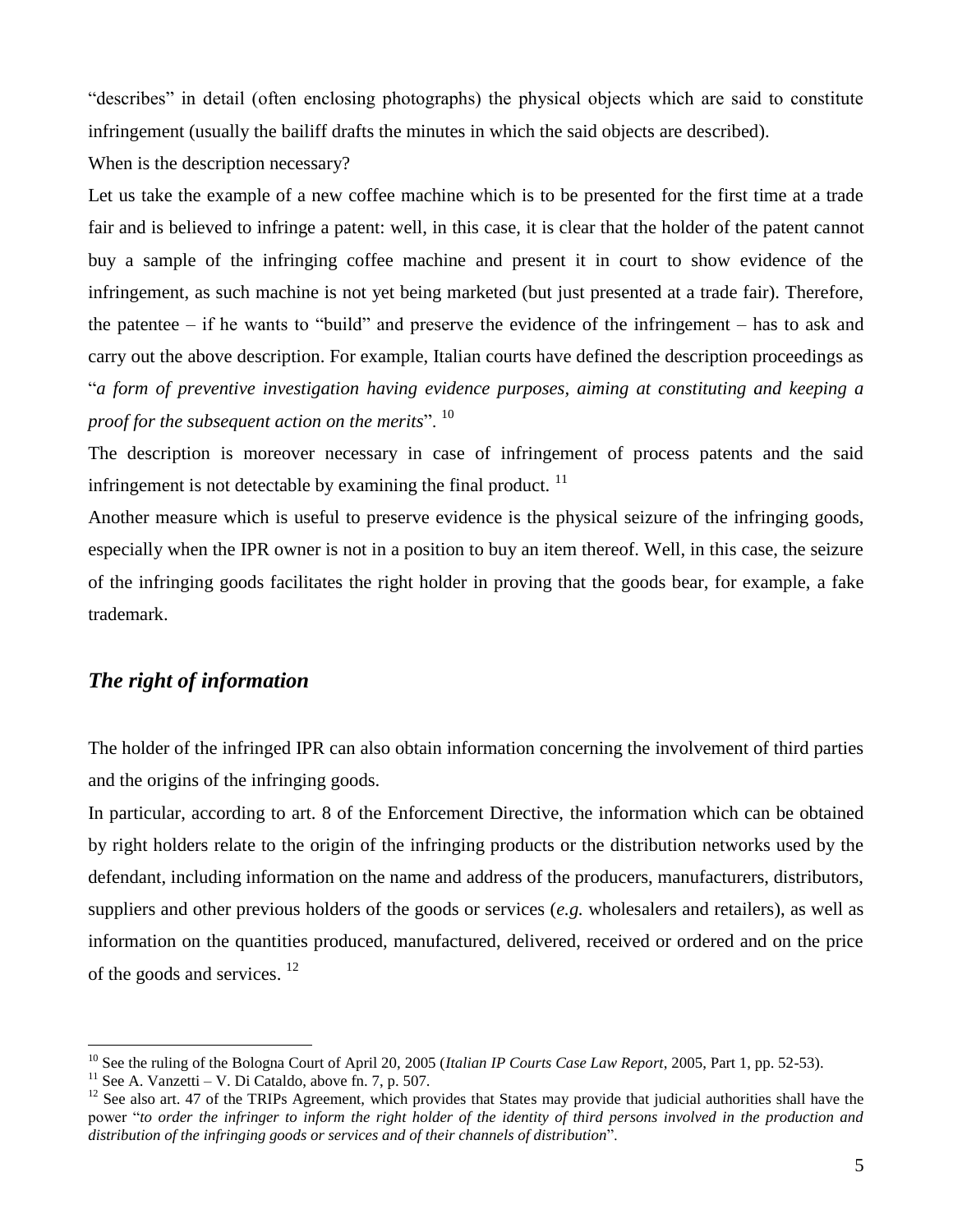The subjects required to give information are persons, for example, who were (i) found in possession of the infringing goods, (ii) found to be using the infringing services on a commercial scale, or (iii) indicated by the above persons as being involved in the production and distribution of the goods or the provision of the services.

Such provision is very useful because it helps IPR owners in detecting the distribution channels and the original producer of the infringing goods. In particular, the information gathered may shed light on the existence of other infringement acts (related to the same products) occurred in different countries. Such information, then, may prompt IPR holders to take legal action also against the (newly discovered) infringers in the above different jurisdictions.

#### *Provisional and precautionary measures*

 $\overline{a}$ 

IPR owners can also request and obtain provisional measures with a view to stopping infringing activities. Such measures are issued by courts against both infringers and intermediaries (whose services the infringer is using).  $^{13}$ 

The two provisional measures which are described by art. 9 of the Enforcement Directive are (i) interlocutory injunctions and (ii) seizures.

(i) Interlocutory injunctions are issued – at the request of the right holder – against the alleged infringer to either prevent any imminent infringement of an intellectual property right or forbid the continuation of the said violation (for example, the imminent or actual sale of clothing bearing an infringing trademark).

In general, injunctions look to the future and are orders directing a party to do or refrain from doing an act. In the intellectual property sector an injunction is almost always prohibitory (as opposed to mandatory), since – as we have seen - it enjoins the commission or continuance of wrongful acts. Injunctions can be "final" and – as in this case - "interlocutory". Interlocutory injunctions do not enforce an established right, but just maintain the *status quo* (*i.e.* the pre-infringement situation) until a trial of the merits can take place. Thus, an interlocutory injunction – ordering the defendant not to continue or not to embark upon a commercial activity – is a rapid and relatively cheap way of

<sup>&</sup>lt;sup>13</sup> The purpose of the provisional measures is well clarified by art. 50.1 of the TRIPs Agreement, *i.e.* (a) to prevent an infringement of any intellectual property right from occurring, and in particular to prevent the entry into the channels of commerce of goods, including imported goods immediately after customs clearance, and (b) to preserve relevant evidence in regard to the alleged infringement (as we have seen earlier).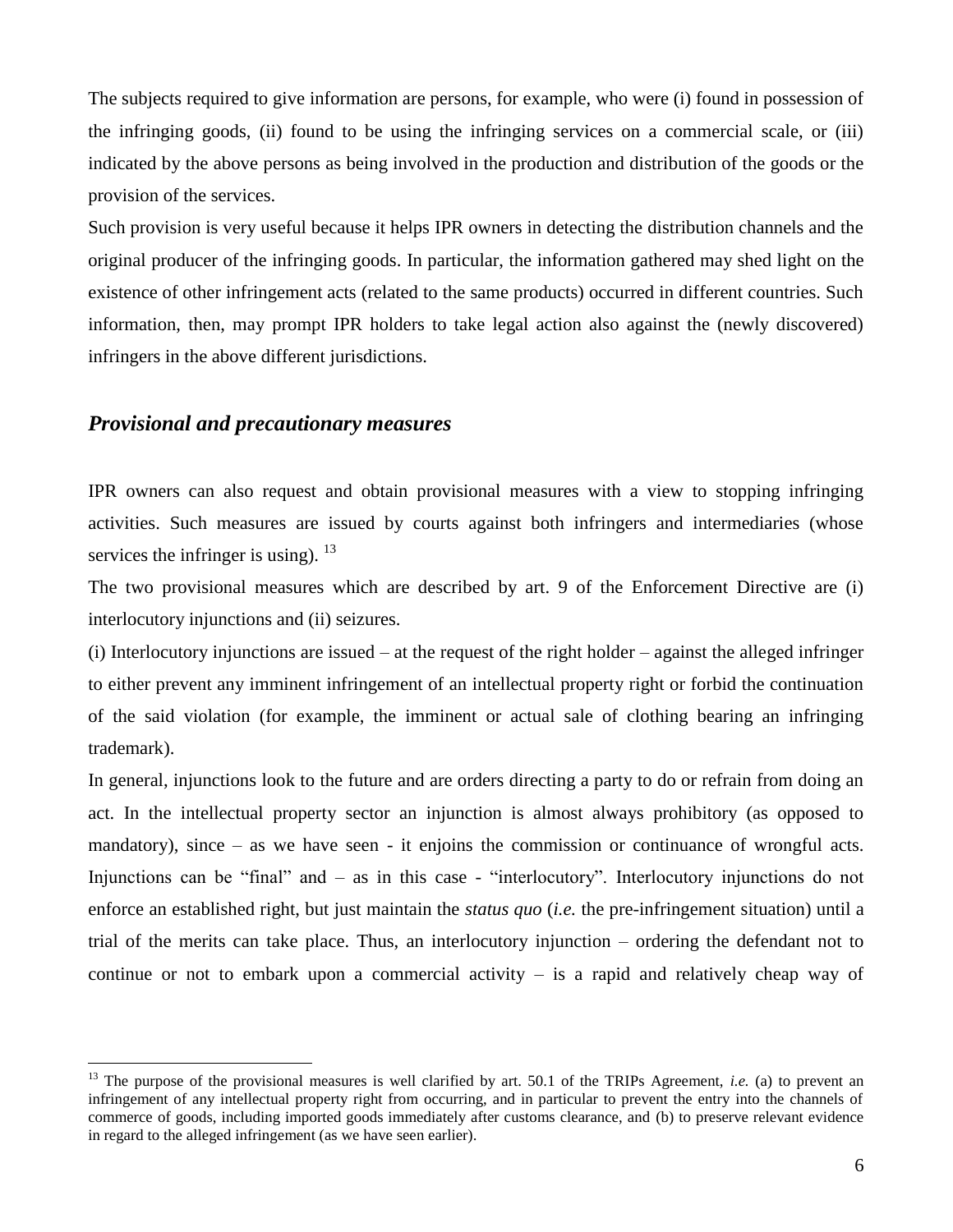procuring temporary redress. Moreover, these measures may severely compromise the commercial success of the infringing goods.  $14$ 

(ii) The other provisional measures provided by art. 9 of the Enforcement Directive are seizures.

These measures are issued – at the request of the right holder – against the alleged infringer with a view to seizing or delivering up the goods suspected of infringing IPR. Thus, the purpose is to prevent the entry into (or movement within) the channel of commerce of the infringing goods. Therefore, we can see that the seizure aims at avoiding the further circulation of the infringing products. <sup>15</sup>

Like the description, the seizure is carried out by a court bailiff and the right holders are entitled to participate to the seizure operations.

According to art. 9.3 of the directive, in order to obtain the above injunction and seizure orders, IPR owners must provide any reasonable available evidence in order to satisfy courts that the same are effectively the right holders and that their IPR are being infringed or that such infringements are imminent. These are necessary conditions in order to obtain the orders in question. <sup>16</sup>

Also Italian law requires right holders to prove the validity of their IPR and the existence or immanency of the infringements by the alleged violator. In particular, under Italian law, in order to obtain such orders, IPR owners should prove the existence of the two following requirements, (i) the so-called *fumus boni iuris* and (ii) the so-called *periculum in mora*.

The *fumus boni iuris* is a *prima facie* suspect of the unlawfulness of the other side's behaviour, whereas the *periculum in mora* is the risk of actual and not restorable harm if the above interim measures are not quickly granted by courts.

As a general remark, the *fumus boni iuris* requirement is met whenever the right holder shows the existence and validity of its IPR (*e.g.* by presenting in court the copy of its trademark or patent registration certificate), as well as proves the commission of an unlawful act by the respondent (*e.g.* by presenting in court an item of the infringing product together with the relevant purchase invoice). For example, the *fumus boni iuris* requirement was upheld in Italy in a case in which the applicant showed that the defendant had reproduced in its web-site an entire web-page of the right holder, including its registered and unregistered trademarks (in particular, the applicant presented in court the copies of the

<sup>14</sup> See. W. R. Cornish, *Intellectual Property: Patents, Copyright, Trademarks and Allied Rights*, Sweet & Maxwell, Fourth Edition, 1999, p. 68.

<sup>&</sup>lt;sup>15</sup> As we have seen earlier seizure orders are also issued with a view to preserving evidence about the infringement (in addition to stopping the further circulation of the infringing goods). This has been confirmed also by Italian Courts. See, for example, the ruling of the Court of Appeal of Bologna of March 16, 2001 (Italian case law review *Giurisprudenza Annotata di Diritto Industriale*, 2002, p. 90).

<sup>&</sup>lt;sup>16</sup> See also art. 50.3 of the TRIPs Agreement.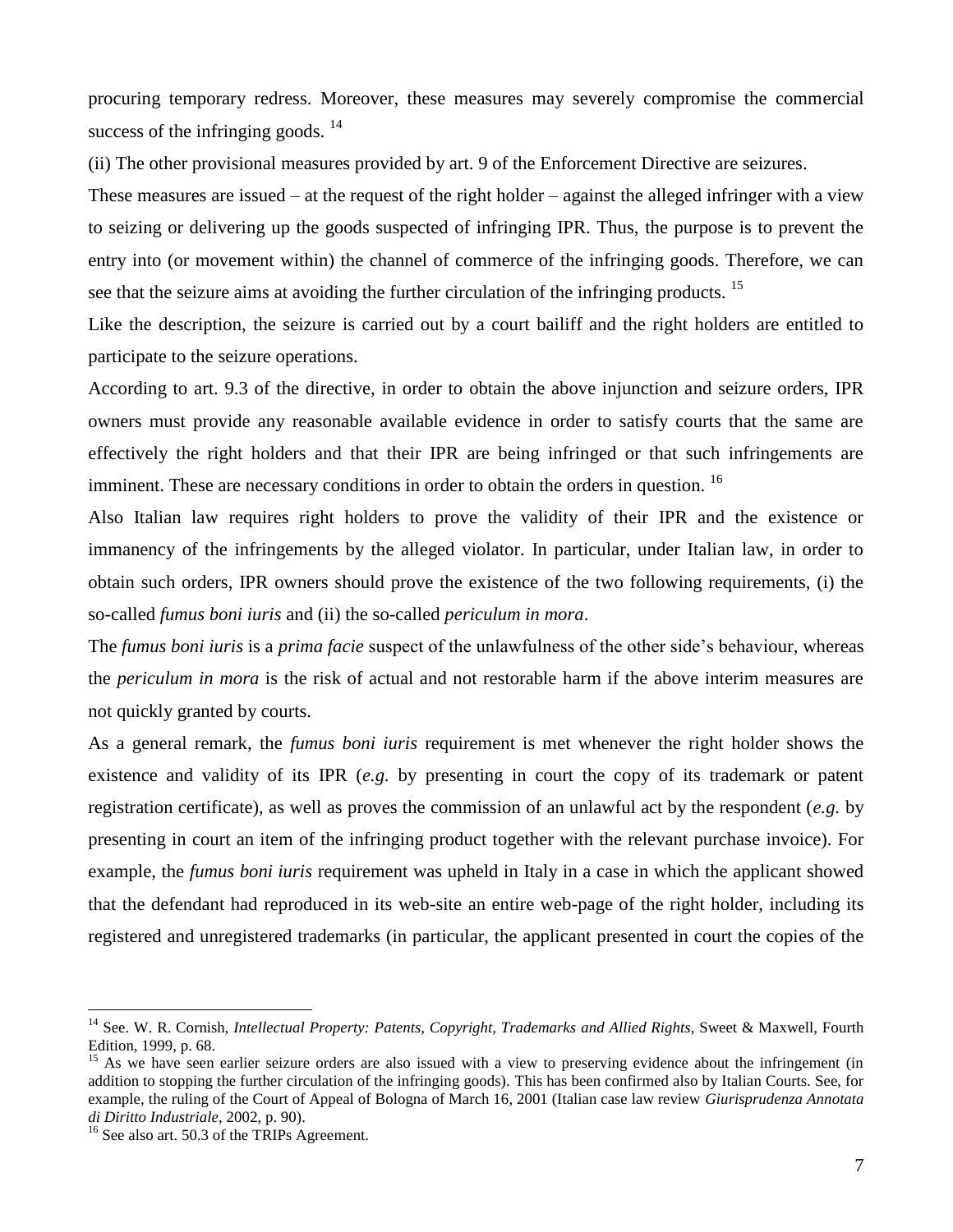other side's web-pages). Such behaviour was deemed sufficient to grant an interlocutory injunction aimed at blocking the use of the above trademarks, online and offline.<sup>17</sup>

The *periculum in mora* requirement is usually upheld when the production and sale of the infringing goods has just begun and is on-going. It follows that – if the infringing activity is over – the *periculum in mora* requirement is not met and the provisional measures should not be granted. For example, in a trademark infringement case an Italian court has recently affirmed that "*the on-going sale of the infringing products entails a loss of profitability and a risk of irreparable customers diversion and trademark tarnishing, thus determining the periculum in mora requirement*". <sup>18</sup> On the contrary, the *periculum in mora* requirement has not been recognized as existent in a case in which the IPR owner requested a preliminary injunction five years after being first aware of the existence of the infringing activities. <sup>19</sup>

Both the interlocutory injunctions and seizures may be ordered without the other party having been heard ("*inaudita altera parte*"), in particular where any delay is likely to cause irreparable harm to the IPR holder (art. 9.4 of the Enforcement Directive). <sup>20</sup> These measures are commonly called *ex parte*  orders and are granted when there is extreme urgency to stop the infringing activity (*e.g.* when the infringer is massively marketing infringing goods and informing the same about the existence of the proceeding would prompt him to hide or dispose of the products in question). These measures usually apply to professional infringers.<sup>21</sup>

It must be borne in mind that, when *ex parte* orders are granted, the parties affected must be given notice of the said order without delay after the execution of the measures at the latest. Moreover, a review (including a right to be heard) shall take place upon request of the parties affected with a view to deciding whether the measures shall be modified, revoked or confirmed.  $^{22}$  This provision has been inserted in order to give the respondent a chance to challenge the lawfulness of the injunction or seizure orders (issued *ex parte*).

Provisional and precautionary measures are not "perpetual" and must be followed by a proceeding on the merits. Indeed, art. 9.5 of the Enforcement Directive provides that if – within a period of 20

<sup>17</sup> See the ruling of the Genoa Court of April 26, 2005 (*Italian IP Courts Case Law Report*, 2005, Part 1, pp. 123-124).

<sup>&</sup>lt;sup>18</sup> See the ruling of the Florence Court of January 13, 2005 (*ibid.*, pp. 90-91). See also the rulings of the Florence Court of April 22, 2005 (*ibid.*, pp. 104-105) and of April 26, 2005 (*ibid.*, pp. 106-107).

<sup>&</sup>lt;sup>19</sup> See the ruling of the Bologna Court of February 12, 2005 (*ibid.*, pp. 41-42). In this regard, see also the ruling of the Catania Court of September 8, 2005 (*ibid.*, pp. 83-84).

<sup>20</sup> See also art. 50.2 of the TRIPs Agreement, which adds that such measures might be adopted "*where there is a demonstrable risk of evidence being destroyed*".

<sup>21</sup> See. D. Gervais, *The TRIPs Agreement – Drafting History and Analysis*, Second Edition, Sweet & Maxwell, London, 2003, p. 308.

 $^{22}$  See also art. 50.4 of the TRIPs Agreement.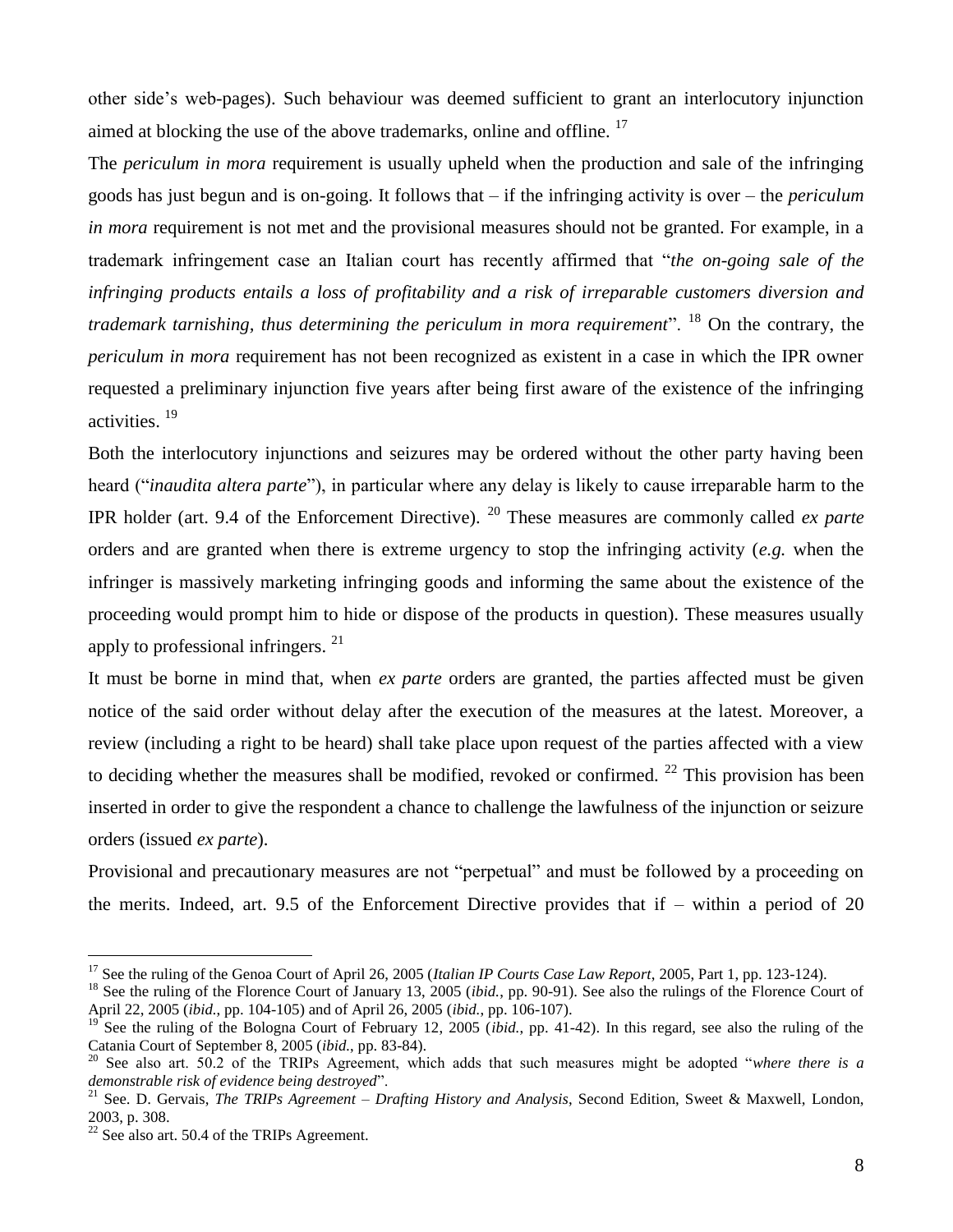working days or 31 calendar days (whichever longer) - the applicant does not institute a proceeding on the merits, the provisional measures are revoked or otherwise cease to have effect.  $23$  Thus, this provision urges applicants (that have obtained provisional measures) to institute a proceeding on the merits (*i.e.* a more thorough trial), which is more complex than an urgent action and gives the opportunity to discuss more in depth about the lawfulness of the said precautionary measures.

Moreover, it might happen that *earlier* a provisional measure (such as an injunction or a seizure) is granted and *later* – at the end of the trial on the merits – the infringement liability of the alleged infringer is excluded and consequently the said measure revoked. In this regard art. 9.6 of the Enforcement Directive provides that, where the provisional measures are revoked or it is subsequently found that there has been no infringement of IPR (or threat of infringement), the courts have the authority to order the applicant to provide the defendant appropriate compensation for any injury caused by those measures.  $24$  Let us think, for example, about an alleged infringer, whose business activity (*e.g.* the sale of clothing suspected to infringe the right holder's trademark) has been stopped as a consequence of the granting of a preliminary injunction: if the alleged infringement is excluded by the final ruling in the proceeding on the merits, the result is that the defendant has incurred unfair commercial losses and injury, which should be compensated by the right holder.  $25$ 

#### *Measures resulting from a decision on the merits of the case*

What remedies can be adopted by courts at the end of a proceeding on the merits?

First of all, once a court has found that certain goods (or materials and implements used in the creation or manufacture of those goods) infringe IPR, the said court may order (i) the recall from the channel of commerce of such products; (ii) the definitive removal from the channels of commerce and (iii) the destruction of the same. These are called "corrective measures" and must be adopted at the expense of the infringer (art. 10 of the Enforcement Directive). <sup>26</sup> The aim is precisely to "correct" the infringement and eliminate from the course of trade those products which are found to infringe IPR.

 $23$  See also art. 50. 6 of the TRIPs Agreement.

 $^{24}$  See also art. 50.7 of the TRIPs Agreement.

<sup>&</sup>lt;sup>25</sup> In order to alleviate the position of an alleged infringer (that, at the end of the proceeding on the merits, might be found not liable) art. 9.6 of the Enforcement Directive provides that the courts may make the provisional measures subject to the lodging by the applicant of adequate security or an equivalent assurance intended to ensure compensation for any prejudice suffered by the defendant in case the provisional measures are revoked or where it is subsequently found that there has been no infringement or threat of infringement.

<sup>&</sup>lt;sup>26</sup> Analogous remedies are provided by art. 46 of the TRIPs Agreement.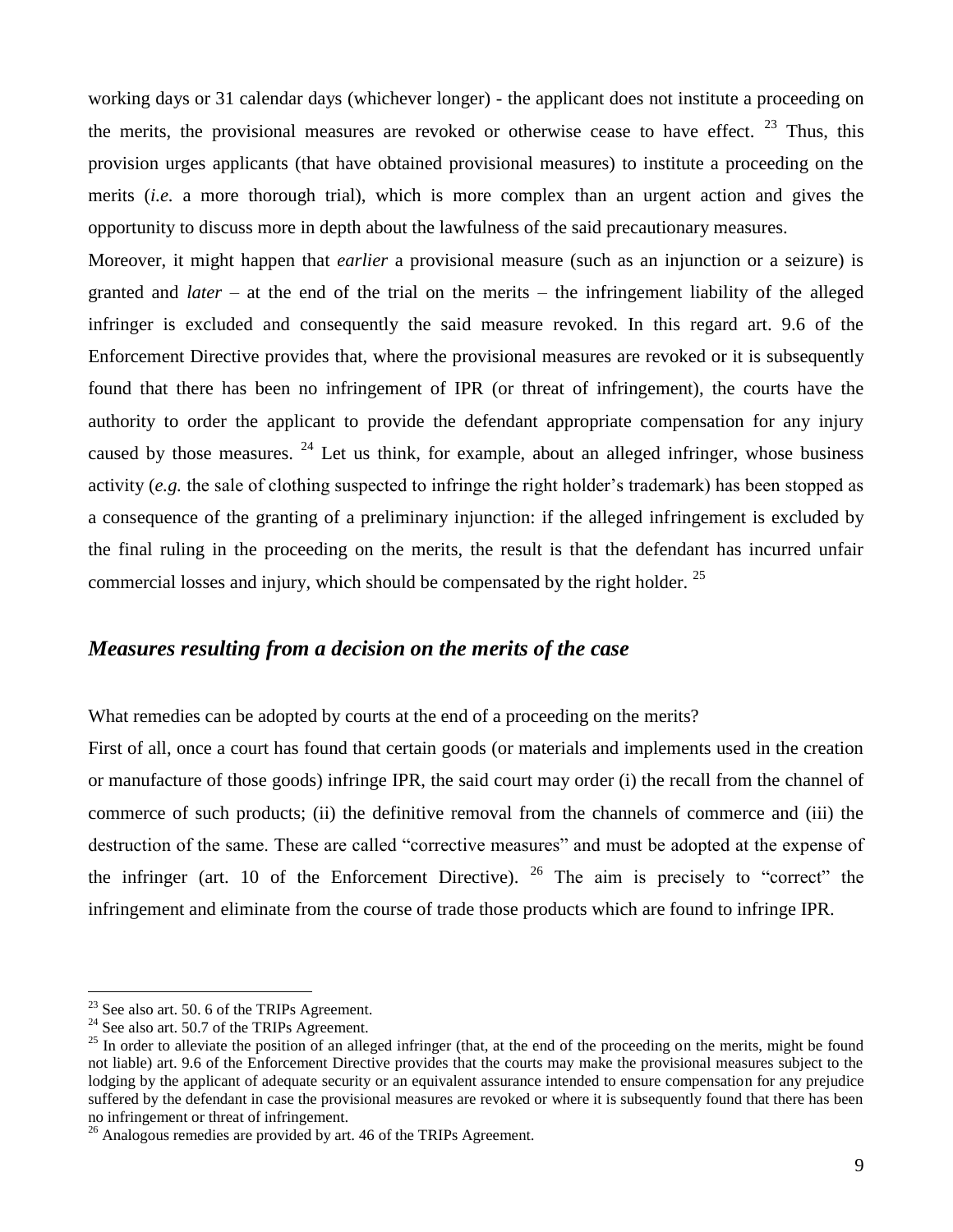Another measure which is usually adopted at the end of a proceeding on the merits is the final injunction (see art. 11 of the Enforcement Directive). We have already seen that, in general, injunction orders look to the future and direct a party to do or refrain from doing the infringing activity (*e.g.* the sale of goods bearing an infringing trademark). This is one of the most important measures obtainable by IPR holders, as it prevents the continuation of the infringing activity. In many cases IPR owners take legal action against infringers exclusively with a view to obtaining the final injunction.  $27$ Moreover, art. 11 of the Enforcement Directive provides that – where provided for by national law – non compliance with an injunction shall, where appropriate, be subject to a recurring penalty payment, with a view to ensuring compliance.  $^{28}$  These measures aim at strengthening the injunction orders. Indeed, infringers think twice before violating an injunction order if they run the risk of paying an high penalty payment.

#### *Damages*

 $\overline{a}$ 

Usually (also) damages are awarded by the decision on the merits of the case.

Money damages are an important remedy against the infringement of IPR. When do damages have to be paid? Should all infringers be liable for damages?

Art. 13.1 of the Enforcement Directive is clear. Just the infringer who knowingly, or with reasonable grounds to know, engaged in an infringing activity, may be ordered by courts to pay the damages suffered by the IPR owner. Thus damages can be invoked by the injured party only in case of wilful and/or negligent acts. <sup>29</sup>

It must firstly be borne in mind that the aim of the Enforcement Directive is not to introduce an obligation to provide for punitive damages (which are often claimed and awarded in USA), but to allow for compensation based on objective criteria while taking the right holder's expenses into account  $30$ . The overriding principle underlying the provisions on damages is that an injured party must be restored to the position it would have been in before its intellectual property right was infringed.

<sup>27</sup> See also art. 44 of the TRIPs Agreement, which provides that "*the judicial authorities shall have the authority to order a party to desist from an infringement, inter alia to prevent the entry into the channels of commerce in their jurisdiction of imported goods that involve the infringement of an intellectual property right* […]".

<sup>&</sup>lt;sup>28</sup> The same applies to interlocutory injunctions, according to art. 9.1(a). In this regard see also M. Ricolfi, *Le misure compulsorie*, in Quaderni Aida - *L'Enforcement dei diritti di proprietà intellettuale – Profili sostanziali e processuali*, Giuffrè, Milano, 2005, pp. 91 et seq.

<sup>29</sup> More protectionist is art. 42.2 of the TRIPs Agreement, which provides that States "*may authorize the judicial authorities to order recovery of profits and/or payment of pre-established damages even where the infringer did not knowingly, or with reasonable grounds to know, engage in infringing activity*" (emphasis added).

<sup>&</sup>lt;sup>30</sup> See Recital 26 of the Enforcement Directive.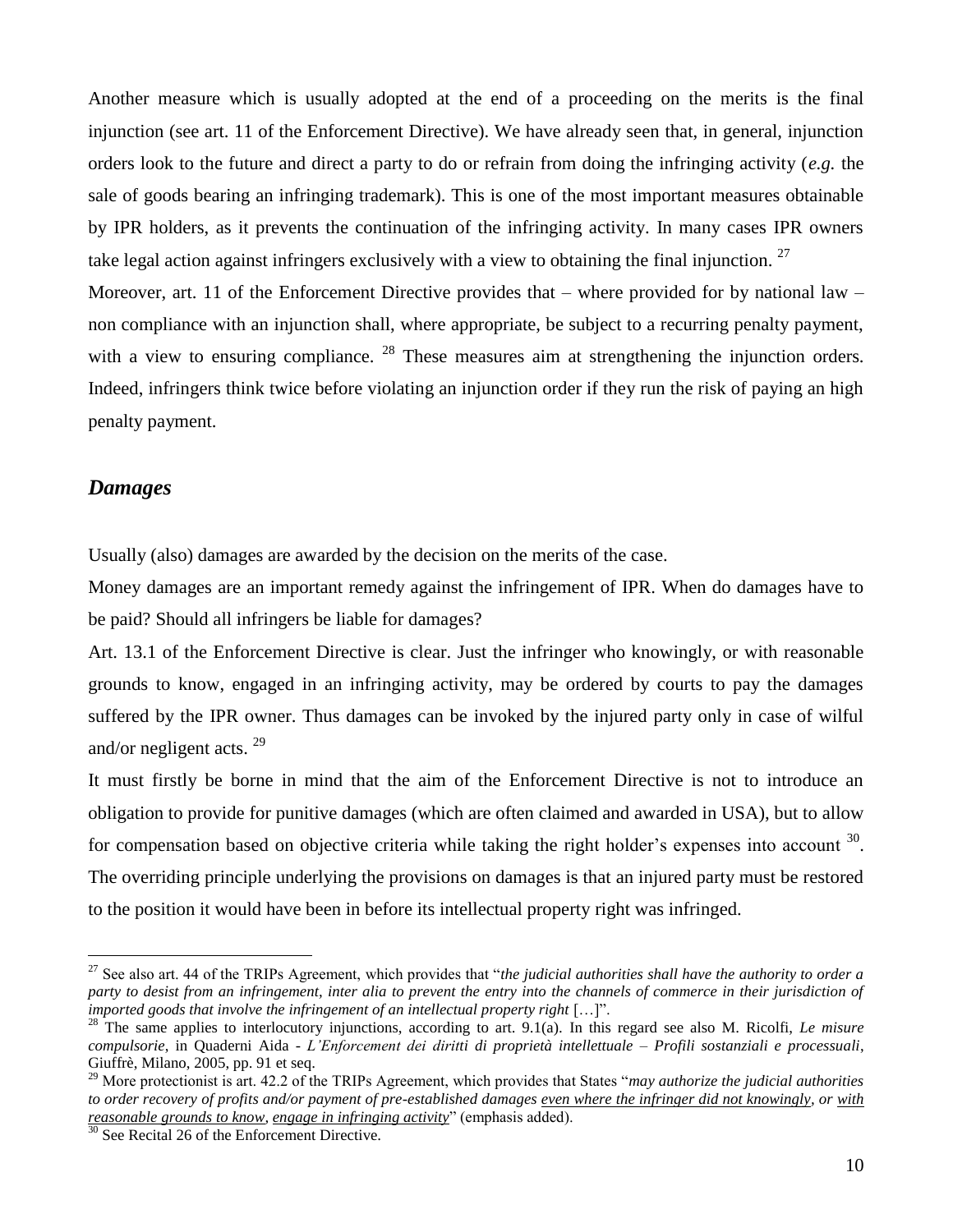When determining the amount of damages resulting from infringement, courts must take into account all appropriate aspects. The following are the criteria which must be taken into consideration.

#### *The negative economic consequences which the injured party has suffered*

In civil law jurisdictions such negative consequences usually consist in the so-called "*damnus emergens*" and "*lucrum cessans*".

The *damnus emergens* is the actual losses suffered by the injured party.

For example, when a patent is breached by a company selling a particular product, the patentee may seek to recover those sums which have been spent to neutralise and/or marginalise the infringing activity, *e.g.* those expenses necessary to inform the market and consumers through newspapers about the presence of the infringing goods and legal expenses necessary to take action against the infringer, as well as to stop the violation (for example, the infringer may be ordered to pay the right holders attorney's fees).  $31$ 

The *lucrum cessans* consists of the lost profits suffered by the right holder.

For instance, the plaintiff may claim damages for the profit it would have made if the infringer had not marketed its infringing products. Let us think, for example, about a duopolistic market, *i.e.* a market in which there are only two commercial players. Well, in this scenario it is evident that – if one player (the infringer) sells goods that violate the other player's IPR and (by doing that) make, say, 1,000,000  $\epsilon$ profit – the latter (the injured party) is entitled to receive as damages  $1,000,000 \in$ . In this duopolistic scenario everything appears simple: the infringer has sold a certain number of infringing products and made some profits, *i.e.* the same profits that would have been made by the right holder if the violator had not marketed the fake goods.

Therefore, the common goal of the *damnus emergens* and the *lucrum cessans* is to place the IPR holder in the position it would have been in case the infringement had not taken place.

#### *Any unfair profits made by the infringer*

It is possible that IPR owners – even in case the infringement has been ascertained – have not recorded any lost profits. This is true, for instance, when the infringer places itself in another market or – due to its own advertising campaign – raises the sales (also) of the right holder.  $32$  Nonetheless, in these cases

 $31$  See also art. 45. 2 of the TRIPs Agreement.

 $32$  See A. Vanzetti – V. Di Cataldo, above fn. 7, p. 512.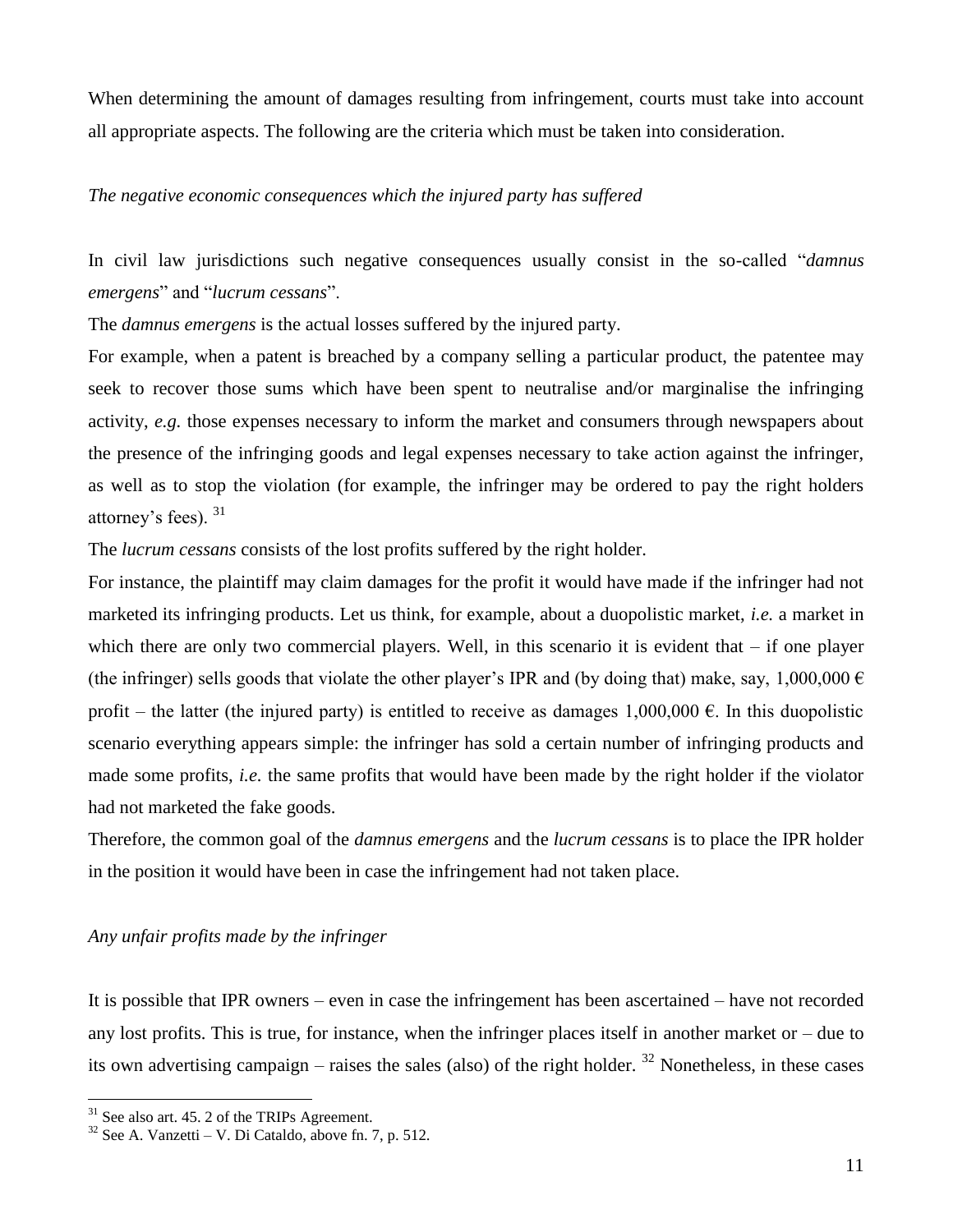IPR holders – even though they have not suffered any lost profits – are entitled to a damages compensation. Indeed, art. 13.1(a) of the Enforcement Directive provides that "*any unfair profits made by the infringer*" must be taken into consideration by courts when determining the amount of damages.<sup>33</sup>

#### *Quantifying damages through the reasonable royalty rate*

The amount of the damages suffered by IPR owners might also be derived from another element: *i.e.* the royalties or fees which would have been due if the infringer had requested authorization to use the intellectual property right in question.

Let us take the following example. A right holder usually licenses to third parties its fancy trademark (for beverages) requesting a royalty equal to 7% of the profits made by the said licensees through the sale of licensed products. Let us then imagine that an infringer starts selling beverages bearing an identical trademark and that a court ruling ascertains the trademark infringement. Well, in such a case the trademark holder – as damages - might obtain from the infringer precisely 7% of the profits made by the latter by selling the infringing goods. That is why this damages quantification method is called "*reasonable royalty rate*".<sup>34</sup>

Such damages quantification method may be a successful approach if the right holder can show the royalty the infringer would have paid if the proper licensing procedures had been followed. The exercise will be easy if – as we have seen - the right holder has granted licences to other subjects in the past. If no licensee exists, the right holder will have to demonstrate that the amount claimed for the licence is reasonable or otherwise corresponds to the average royalty rate in the market in question.

#### *The moral prejudice caused to IPR holders by the infringement*

 $\overline{a}$ 

Art. 13.1(a) of the Enforcement Directive provides that also moral prejudice caused to the right holder should be compensated.

Such damages are usually requested by those companies (whose IPR are infringed) which are renowned for the quality and reliability of their products and/or services. Indeed, infringers very often produce or sell imitated products which are of a poor quality and sometimes even dangerous for

<sup>33</sup> In this regard see G. Guglielmetti, *La gestione di affari e la riversione degli utili*, in *Annuali italiani del diritto d'autore, della cultura e dello spettacolo*, 2000, pp. 174-206.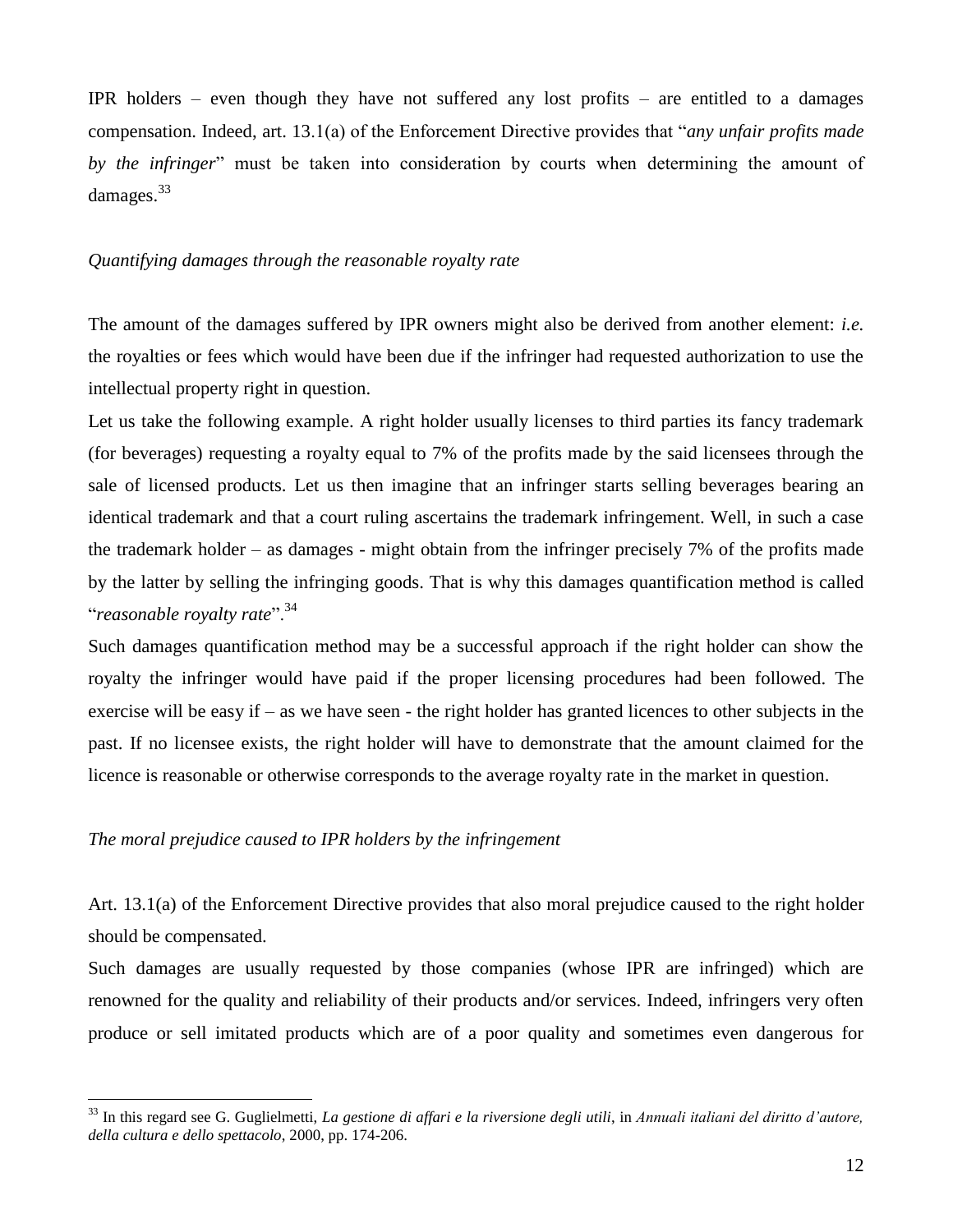consumers (let us think, for example, about counterfeited drugs). Well, the fact that infringers sell imitated low-quality products may damage the commercial image and good reputation of the imitated IPR holder, especially when the latter has invested much money to promote the trademark or create the patented technology. Well, in such cases the right holder may request the court to be awarded moral damages.

# *The publication of judicial decisions*

 $\overline{a}$ 

Another measure which may be granted together with the ruling on the merits of the case is the publication of the decision itself.

Indeed, art. 15 of the Enforcement Directive provides that, in legal proceedings instituted for IPR infringement, the judicial authorities may order, at the request of the applicant and at the expense of the infringer, appropriate measures for the dissemination of the information concerning the decision, including displaying the decision and publishing it in full or in part. Such publication very often is made on national newspapers, as well as specialist magazines.

The publication of the ruling usually aims at giving a message to the trade.

Let us take, as example, a case where there has been a massive diffusion of beverages bearing an infringing and deceptive trademark. In this case it is highly probable that consumers and the public at large have been deceived about the commercial origin and source of the above beverages. Well, the publication of the decision (which ascertains the trademark infringement) aims precisely at restoring the pre-infringement situation, by informing the public at large that there has been a trademark infringement brought about by the violator and that such infringement has been detected, ascertained and stopped.

IPR holders often maintain that – without the publication of the ruling – they run an high risk, *i.e.* the risk that the other players of the market in question believe that producing and/or selling the products manufactured or sold by the infringer without the holder's authorization is lawful (which is not the case). It is therefore believed that the publication of the ruling aims precisely at avoiding the above market distortion.

 $34$  This method has been applied also in Italy. See, for example, the ruling of the Vicenza Court of June 17, 2002 (in Italian case law review *Giurisprudenza Annotata di Diritto Industriale*, 2003, 4502.3).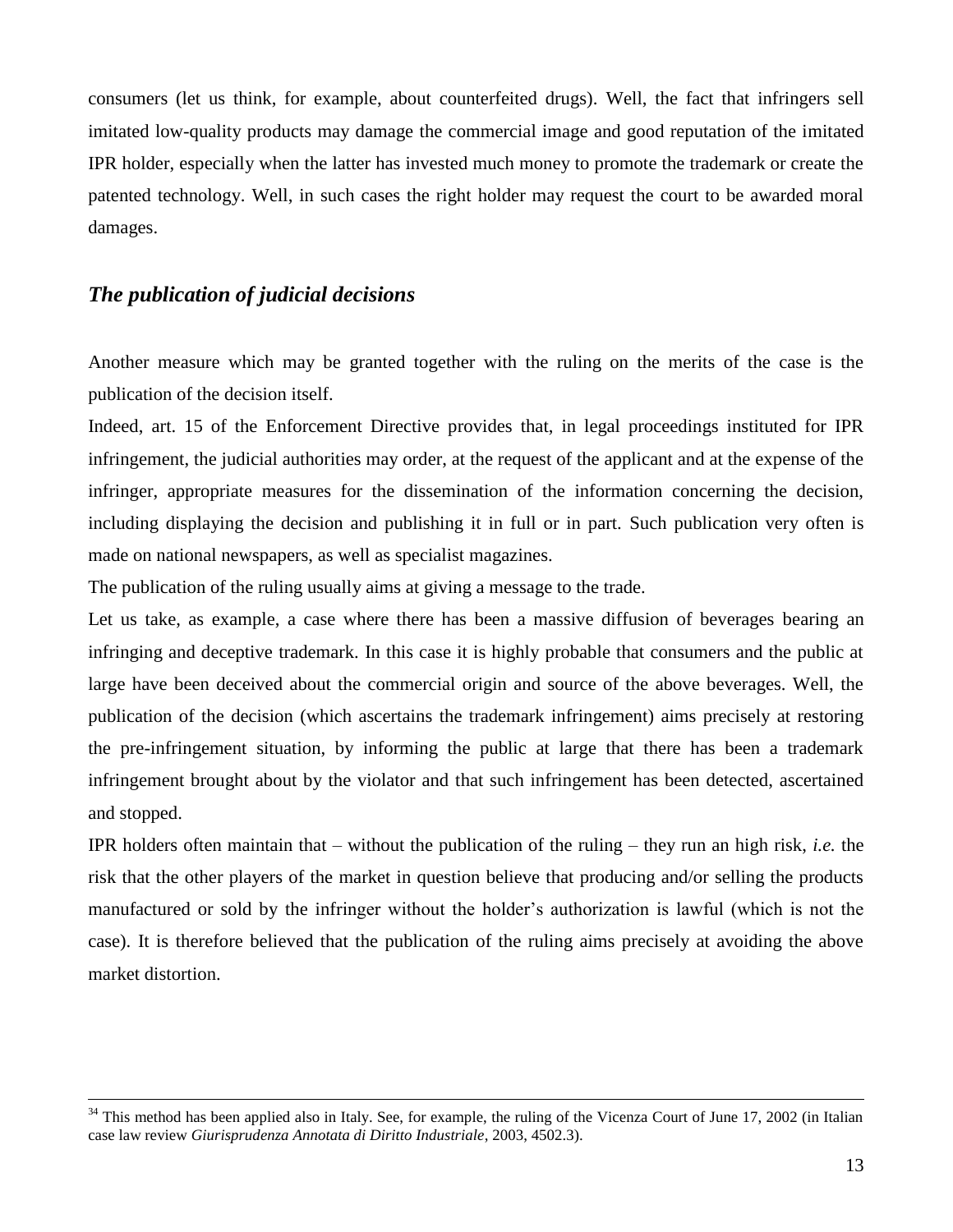#### *Protecting IPR using border measures: the EC Regulation 1383/2003*

On July  $1<sup>st</sup>$  2004, Council Regulation 1383/2003 came into force, with the aim of improving collaboration between IPR holders and Community customs, closing frontiers to counterfeit or pirated goods and thus preventing their marketing within the European Union.<sup>35</sup> Similar border measures are also set forth by the TRIPS Agreement (artt. 51-60). In particular, the Regulation sets out the conditions for action by the customs authorities when goods are suspected of infringing IPR.

According to the Regulation, customs services are able to act either on their own initiative or at the request of the right owner (or of a third party authorized by him).

The intervention of the customs authorities can be divided in two phases. In the first phase, the control system is put in a state of readiness and the preparatory measures are taken to enable an actual intervention, whereas in the second phase the customs authorities actually intervene.<sup>36</sup>

#### *The first phase*

 $\overline{a}$ 

According to art. 4.1 of the Regulation, when customs authorities believe that there are sufficient grounds to suspect that the goods they discover during an action are infringing IPR, they may, on their own initiative, suspend release or retain goods for a period of three working days. This is therefore an *ex officio* procedure which enables the customs authorities to notify right holders (especially small and medium-sized industries and enterprises, that may not realise that their IPR can be infringed and have therefore never applied for action) that goods suspected of counterfeiting or pirating their rights have been intercepted.<sup>37</sup>

After the intervention of the customs authorities IPR holders can lodge an application for action before the said authorities.<sup>38</sup>

The application for action must contain:

 $\triangleright$  proof that the applicant is holder of the IPR invoked (or authorized thereby) (a trade mark, a model registration, a patent, a copyright, etc.);

 $35$  Council regulation (EC) No 1383/2003 of 22 July 2003 concerning customs action against goods suspected of infringing certain intellectual property rights and the measures to be taken against goods found to have infringed such right (OJ L 196, 2.8.2003, p.7) (hereinafter also "Regulation"). Such regulation repeals and replaces the previous Council Regulation 3295/1994.

<sup>36</sup> See K. Daele, *Regulation 1383/2003: A New Step in the Fight against Counterfeit and Pirated Goods at the Borders of the European Union*, 2004 E.I.P.R., pp. 217 et seq.

<sup>&</sup>lt;sup>37</sup> With reference to *ex officio* actions see also art. 58 of the TRIPs Agreement.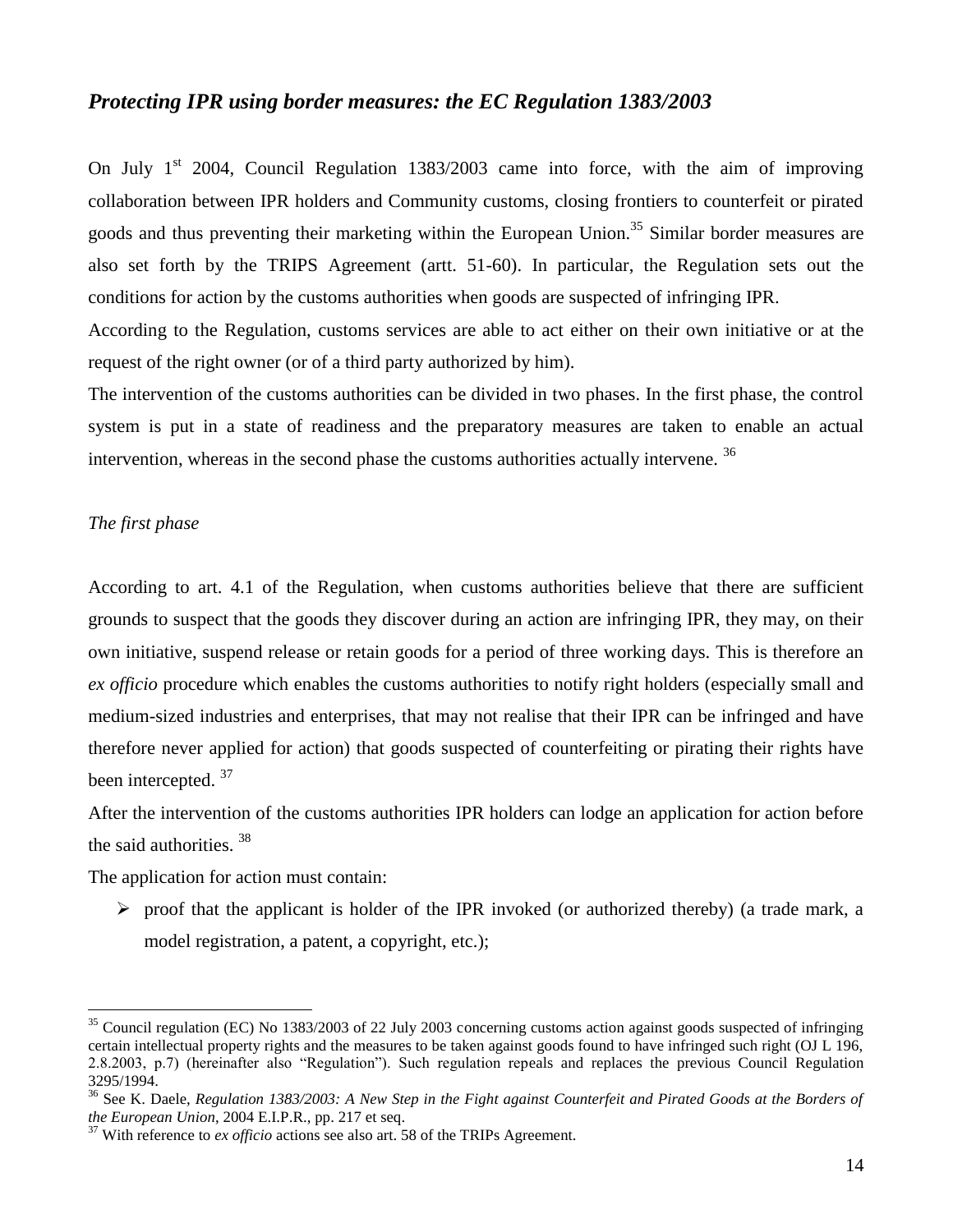- $\triangleright$  a declaration from the applicant certifying that he accepts liability (in the event of error concerning the counterfeit nature of the assets held at customs) and thus agrees to cover the costs of storage plus any damage caused to third parties;
- $\triangleright$  an accurate and detailed technical description of the goods;  $39$
- $\triangleright$  any specific information concerning the type or pattern of fraud suspected;
- $\triangleright$  the name and address of the contact person appointed by the right holder to inspect the goods;
- $\triangleright$  if appropriate, the member states in which the customs authority action is requested.

It might also be useful to provide information such as the tax-exclusive value of the original goods item, the place where the suspect goods are located or the anticipated destination, the anticipated date of arrival or departure of the goods, the means of transport used or the technical differences between the authentic and suspect goods.

#### *The second phase*

 $\overline{a}$ 

On the basis of the information contained in the application for action, customs may suspend release or retain allegedly counterfeit goods (art. 9.1 of the Regulation). The right owner then has a period of 10 days (renewable once) to inspect the goods. However, in the case of perishable goods, the period of 10 days is reduced to three working days. Upon his request, the right holder is also informed of the names and addresses of the consignee, the consignor, the declarant of the holder of the goods (if known) and of the origin.

During the period of suspension the IPR holder can take the following actions.

*Instituting proceedings before the national competent courts*.

On the basis of the information provided to it by the customs authorities – nature and quantity of the suspected goods, name and address, of the consignee and consignor, provenance of the goods, samples – the IPR holder can initiate proceedings before the competent authority in order to determine whether the goods are counterfeited or pirated.<sup>40</sup>

If at the end of this procedure the suspected goods are found to infringe an intellectual property right, such goods will not be (i) allowed to enter into the Community customs territory, (ii) released for free circulation, (iii) removed from the Community customs territory, (iv) exported, (v) re-exported, (vi)

<sup>38</sup> IPR holders may lodge an application for action also in case the customs authorities have not triggered the *ex officio* procedure. In this regard see also art. 51.1 of the TRIPs Agreement.

 $9<sup>9</sup>$  In this specific regard see also art. 52 of the TRIPs Agreement.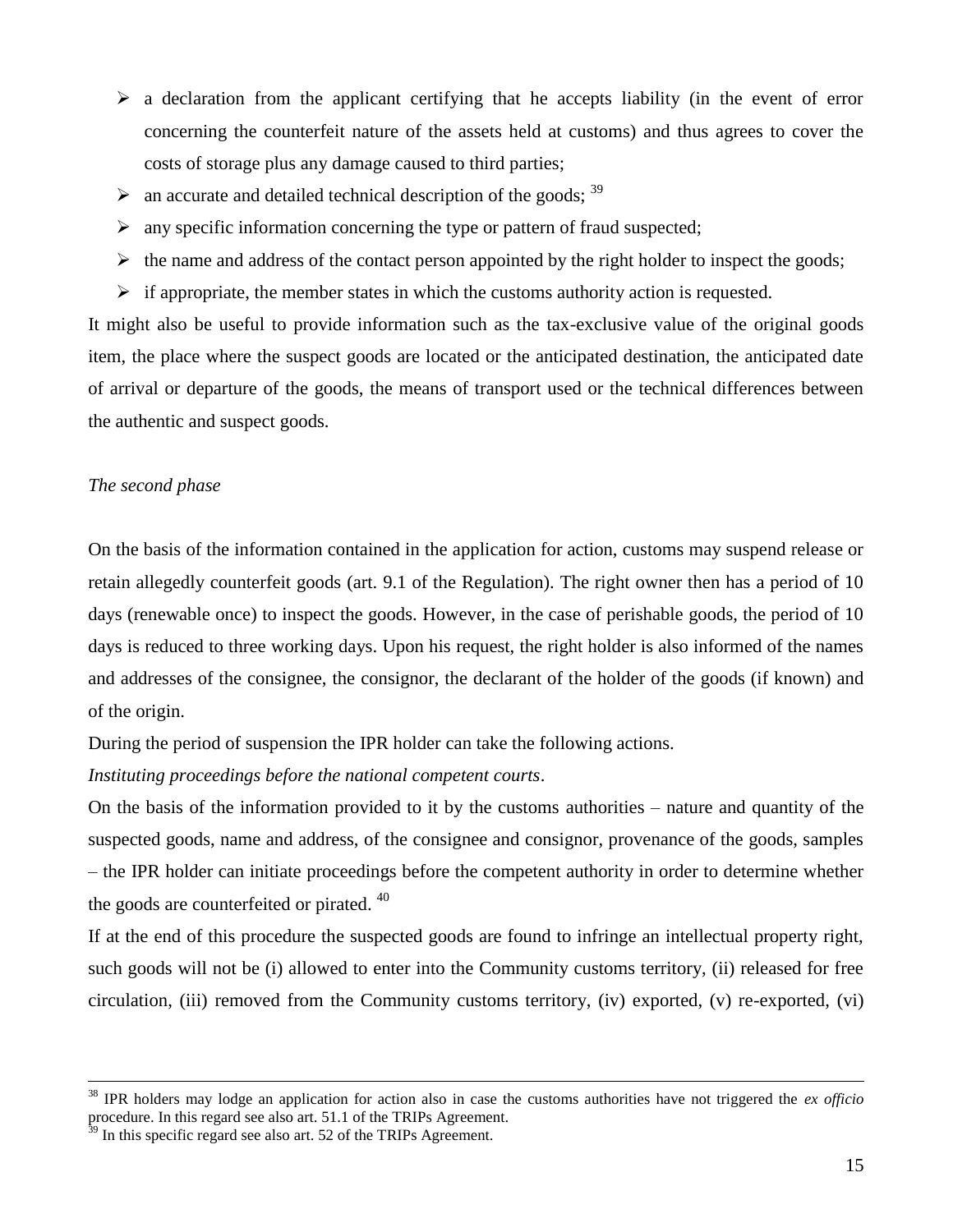placed under a suspensive procedure, (vii) placed in a free zone or free warehouse  $41$ . Therefore, this system not only prevents the counterfeited and pirated goods from entering the European market directly, but also from being put on any other market from where they could possibly be re-exported into the European Union.

#### *Reaching an agreement to voluntarily destroy the suspected goods.*

The IPR holder and the declarant, the holder or the owner of the suspected goods can also take action together. Indeed, the IPR holder may request the customs authorities detaining the suspected goods to destroy such goods immediately, even without there being any need to determine whether its right has been infringed (that is a simplified procedure). Of course, the destruction takes place if the declarant, holder or owner of the goods agrees to the said destruction.

# *The recent Directive Proposal setting criminal sanctions for IPR infringement*

On April 25, 2007, three years after passing the Enforcement Directive and four after the customs Regulation, the EU Parliament has adopted a new proposal for a directive which provides criminal sanctions for IPR commercial infringement. <sup>42</sup> The Directive Proposal on criminal measures should aim at (further) ensuring the enforcement of IPR and complementing both the Enforcement Directive and the customs Regulation.

According to the Directive Proposal, criminal sanctions should apply to all IPR, except patent rights (including rights derived from supplementary protection certificates), utility models and plant varieties. The bill provides that all intentional infringements of IPR on a commercial scale, and aiding or abetting and inciting the actual infringement, must be treated as criminal offences. It also provides the nature of penalties: custodial sentences (just for natural persons), criminal fines for both natural and legal persons, as well as confiscation of the object, instruments and products stemming from infringements or of goods whose value corresponds to those products. For example, in case of a person found guilty of setting up a factory to produce and sell thousands fake DVDs, the penalty might be the confiscation of the said DVDs, as well as the equipment necessary to copy the original copyrighted movies.

Moreover, the Directive Proposal would oblige EU Member States to provide that the following penalties are also available in appropriate cases:

 $40$  If the IPR holder fails to do so within ten working days (or three in case of perishable goods) of the suspension period, the customs authorities are indeed no longer allowed to detain them and must release the same, subject to completion of all customs formalities. In this regard see also art. 55 of the TRIPs Agreement.

 $^{41}$  See art. 16 of the Regulation.

<sup>&</sup>lt;sup>42</sup> Hereinafter also "Directive Proposal".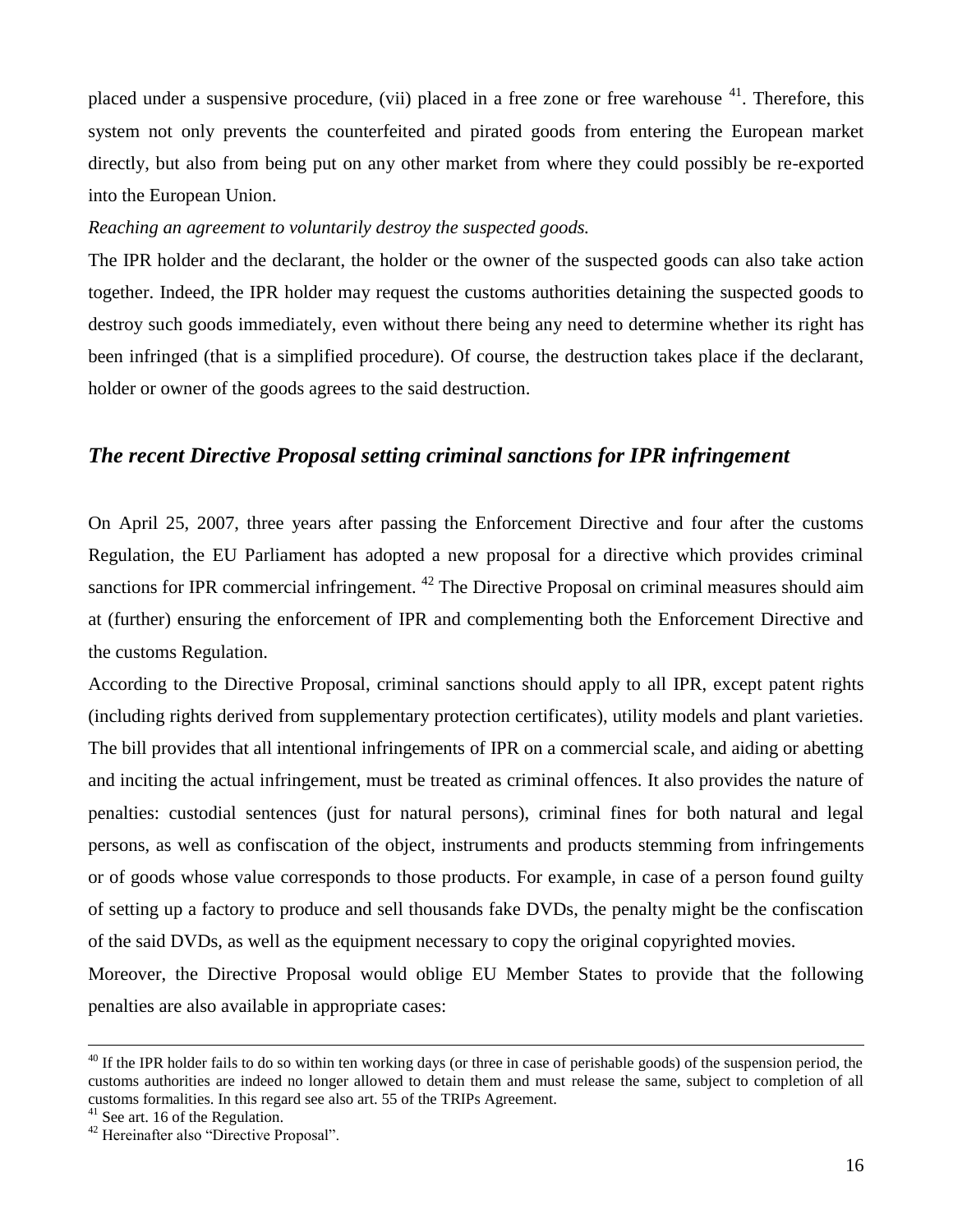- a) destruction of the goods, including materials or equipment used for infringing IPR;
- b) total or partial closure, on a permanent or temporary basis, of the establishment used to commit the offence;
- c) a permanent or temporary ban on engaging in commercial activities;
- d) placing under judicial supervision;
- e) judicial winding up;
- f) a ban on access to public assistance or subsidies;
- g) publication of judicial decisions;
- h) an order requiring the infringer to pay the costs of keeping seized goods.

As we can see, such penalties are rather tough.

The bill also includes a provision which would allow IPR holders to actively assist the police in an investigation, thus creating joint investigation teams. This provision might be helpful to right holders and change the scenario of criminal investigation in certain countries. For example, in the context of Italian criminal proceedings IPR holders (as well as every kind of injured party) are entitled just to file briefs in order to provide the judge with evidence about the criminal offences. This is not very helpful to the injured parties and the proposed joint investigation teams might give the said parties more control and awareness of the criminal proceedings.

The Proposal Directive also provides IPR holders with a right to receive information from law enforcement authorities. In particular, art. 10 of the bill provides that where law enforcement authorities seize infringing items or obtain other evidence of infringement, the authorities must make such evidence available for use in pending or contemplated civil proceedings against the same alleged infringer.

Moreover, the bill provides that, where practicable, the said authorities must inform the right-holder concerned that they are in possession of such items or evidence. This provision aims at creating a link between a criminal and a civil proceeding regarding the same or analogous infringement cases, making sure that the evidence gathered in the former is used also in the latter: that would make sure that there is no waste of time and duplication of procedural workload.

If finally adopted, this directive would be the first European directive harmonizing criminal law provisions. However, it must be borne in mind that the target of harmonising criminal law aspects of IPR has already long been achieved by the implementation of the TRIPs Agreement, whose art. 61 has obliged States to provide for criminal procedures and penalties to be applied at least in cases of wilful trademark counterfeiting or copyright piracy on a commercial scale. Moreover, according to the said TRIPs provision, remedies available shall include imprisonment and/or monetary fines sufficient to